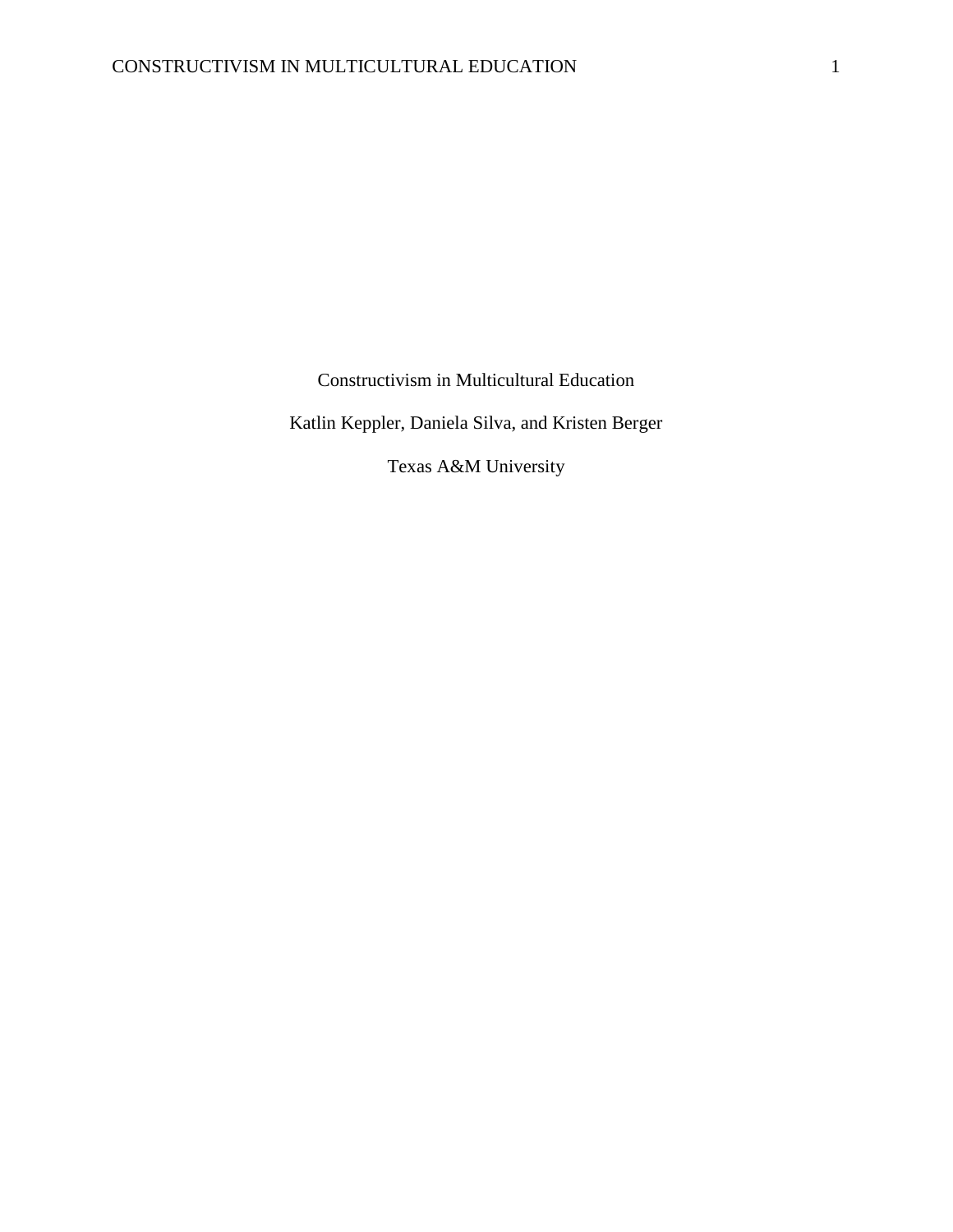## Abstract

Constructivism is a common teaching method used in many adult learning scenarios. This method requires the learner to engage in active experience followed by reflection and discussion about the experience to build knowledge. Subjects as abstract as culture are best learned through this model where the learner may build an awareness rather than a prescriptive list of learned facts. Constructivism was used to engage students in a college course at Texas A&M to develop their multicultural education. In the fall of 2015, five students enrolled in ALEC 644- The Agricultural Advisor in Developing Nations, and were educated on issues in international development. The course required these students to develop a catalog of case studies documenting incidents encountered with professionals and volunteers in development while abroad. Collaboration was a key element to the success of this project, as the students worked together to bring in 15 presenters to discuss their personal experiences in international development and a critical problem they encountered within their work. The students engaged with each presenter about a situation they encountered and discussed possible scenarios. As a group they reflected upon the incident and tried to arrive at the most effective and ethical solution to the incident at hand. The use of constructivist methods in this situation proved to be particularly effective at creating awareness of how culture impacts a situation both directly and indirectly. This provided an important skill set to these students seeking employment in the international development sector. The practice of learning through experience and reflection better prepares them to consult in sensitive situations, where many influential factors may not be obvious to an individual whose knowledge is not built on a foundation of diverse experiences. The effectiveness of the method can be observed in the final class product, the case study catalog, and the personal growth of the students in the course.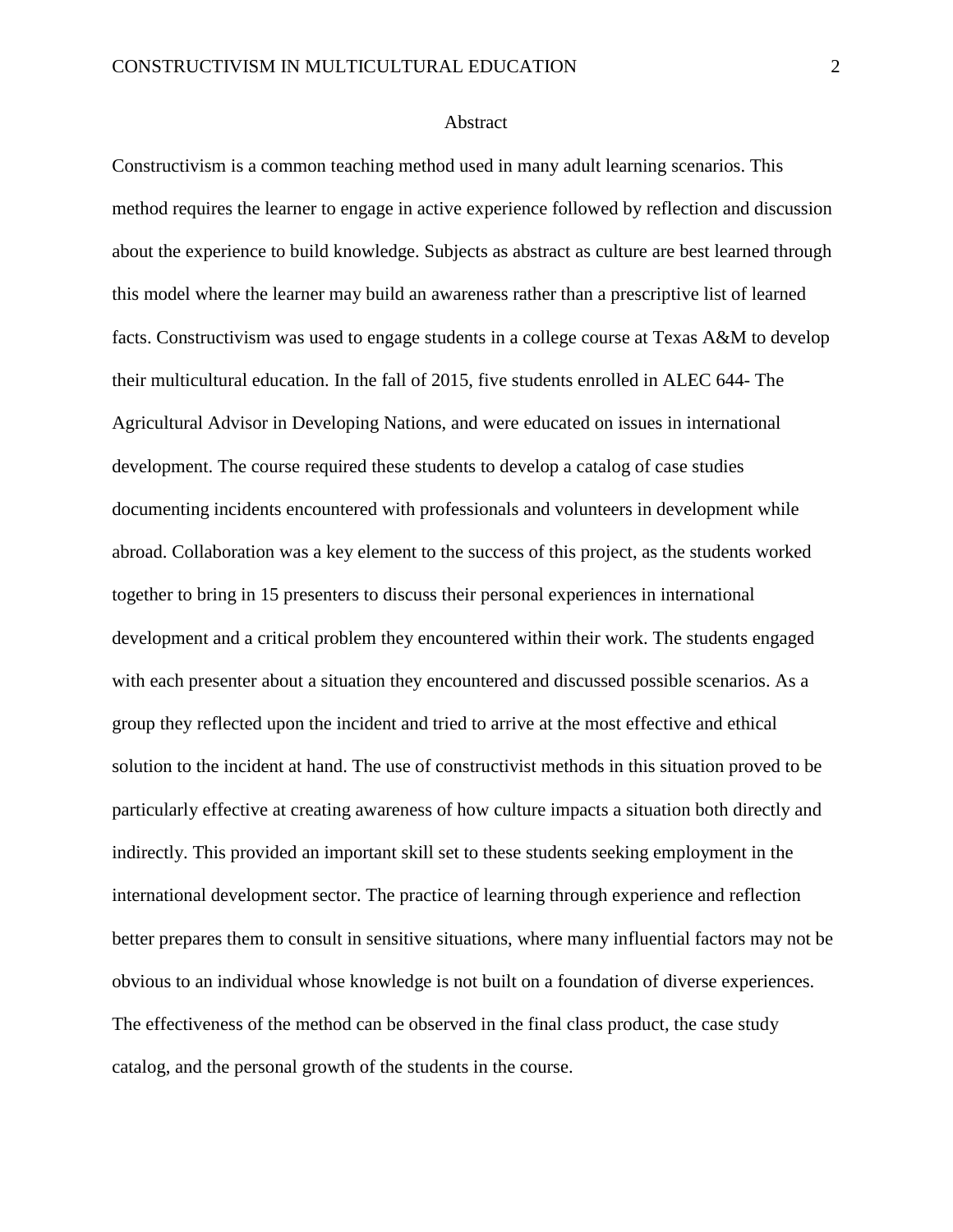## Constructivism in Multicultural Education

New, innovative learning theories are always being explored and implemented into various settings. The theories of constructivism and multicultural education frequent dialogues about improving the quality of learning for all students. This paper examines potential applications of combining these two theories and its use in a graduate course at a Texas university.

 The utilization of constructivism in education is a growing trend. Theories around the use of the approach are continually evolving as well as diverging into different sects of constructivism. With these different perspectives on constructivism, theorists largely agree on the definition of constructivism as the approach where learners actively engage in constructing meaning from their experiences to acquire knowledge (Jones & Brader-Araje, 2002). This is a sharp contrast to what is considered the default teaching approach of directly transmitting a message from the teacher to the student (Oldfather, Bonds, & Bray, 1994). The constructivist approach can be broadly separated into two different interpretations: psychological and social constructivism. Jean Piaget, a Swiss developmental psychologist and philosopher, pioneered constructivist theory (Campbell, 1997). Piaget's theory is the psychological or cognitive approach and describes learning as a process that occurs individually. Psychological theory assumes students arrive at concepts already in their head and the teacher facilitates the modification of these existing concepts to construct new knowledge (Abdal-Haqq, 1998). This theory has been criticized because learning has been decontextualized by ignoring social and cultural factors that influence the learning process (Vadeboncoeur, 1997). Russian psychologist Lev Vygotsky developed theories surrounding social constructivism (Vianna & Stetsenko, 2006). Social constructivism emphasizes that learning occurs as an exchange of cultural meanings in a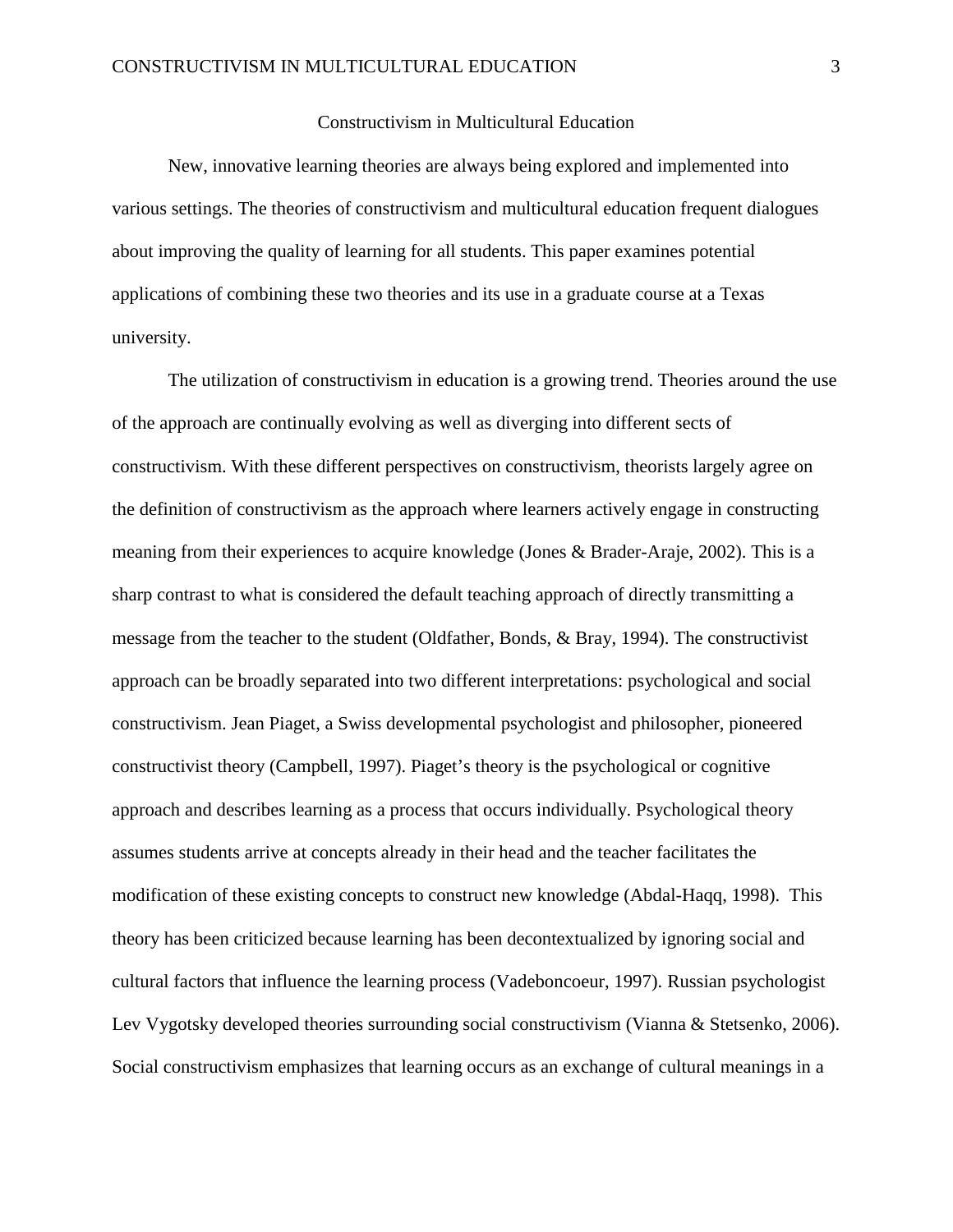social context. Thus, if the environment in which an individual was to learn was altered, the knowledge they may construct would change as well (Abdal-Haqq, 1998). Either method used may require more time for the students to acquire knowledge, but they both are regarded to internalize knowledge and deepen meaning to a greater extent with their implementation in the classroom (Abdal-Haqq, 1998).

Educators and researchers studying the field of multicultural education (MCE) define it in a multitude of ways and have no singular approach to the pedagogy. Despite the wide range of perceptions on this educational concept, multicultural education is generally accepted as a type of "education and instruction designed for the cultures of several different races in an educational system", as well as to incorporate different cultural history and context into educational materials (Wilson, 1997, para. 1). This approach to teaching and learning "acknowledges and incorporates positive racial idiosyncrasies into classroom atmospheres", which has been attributed to the increasing racial and cultural diversity within the United States (Wilson, 1997, para. 1). Much of the debate surrounding "race, ethnicity, social class, and gender in the U. S. has been based in the mythology of a superior culture into which all others must be assimilated"; multicultural education seeks to challenge this concept and combat it with a paradigm shift within the education system (Hanley, 2012, para. 1). Various goals set by educators of this pedagogy include reforming schools, classrooms, curricula, and conceptual themes to push the boundaries of conventional education systems. James A. Banks (2016) states that "there is a general agreement among most scholars and researchers in multicultural education that, for it to be implemented successfully, institutional changes must be made, including changes in the curriculum; the teaching materials; teaching and learning styles (Lee, 2007), the attitudes, perceptions, and behaviors of teachers and administrators; and the goals, norms, and culture of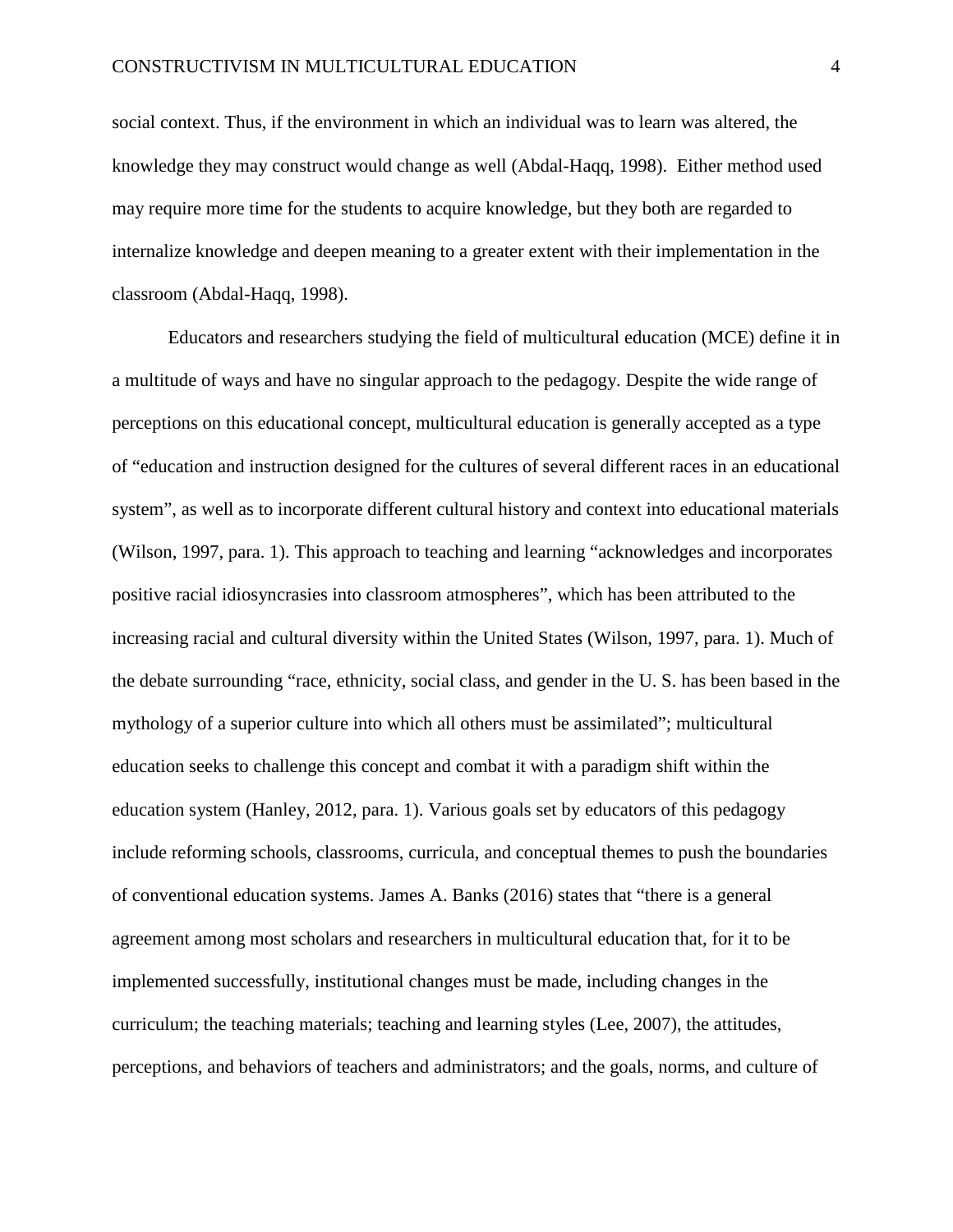the school" (2016, p. 4). Simply put, multicultural education is the teaching of a wide range of cultures to an equally wide range of cultures. Educators incorporating multicultural education aim for inclusivity in their curricula that also allows for students to better relate to the material being taught.

 Teaching multicultural education is less about a specific subject matter, but rather an incorporation of various backgrounds, histories, cultures, and perspectives into a classroom. When looking at different settings and technologies throughout history, innovation has changed the face of how the world communicates, partakes in commerce, and travels. However, evolution and innovation has not infiltrated the classroom in a revolutionary way; the format of teaching is similar today as it was a hundred years ago, with a teacher in the front of a room lecturing at a group of students facing them.

As globalization continues to become the norm, and the demographics of students in the United States becomes increasingly more diverse, the education system requires a drastic change if educators hope to create critical thinkers and productive members of society. Glauco De Vita from Oxford Brookes University notes how "little attention has been devoted to the investigation of cultural influences on the development of individual learning style preferences, and how educators can use this information to diversify the way they teach so as to engage all students in multicultural settings and hence provide a truly inclusive approach to instruction" (2001, p. 165).

An expert in the field of multicultural education, James A. Banks, has been able to condense the idea of multicultural education into five dimensions: content integration, the knowledge construction process, prejudice reduction, an equity pedagogy, and an empowering school culture and social structure (Banks & Banks, 1995, p. 152). Banks has also identified four approaches to multicultural education: teaching about contributions of culturally different groups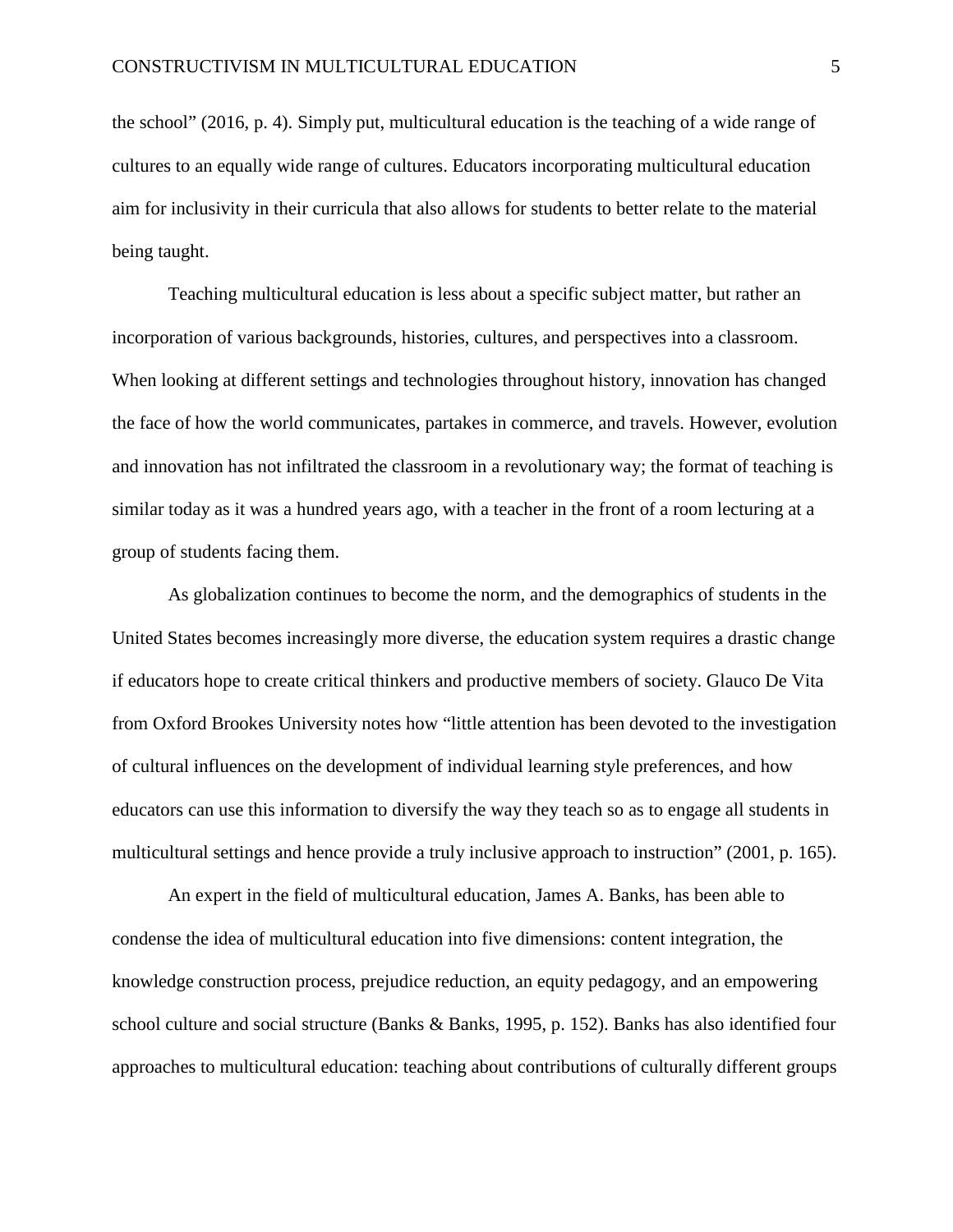and individuals, making it an additive approach to existing curricula, viewing it as a transformation approach to reflect the perspective and experiences of diverse cultures and social groups, and using it as a decision-making and social action approach (Gay, 1994, p. 21). Multicultural education is not only a learning responsibility of the student, but that of the educator as well.

As an educator incorporating multicultural education into their classroom, curriculum, and/or teaching style, it is crucial that they become educated on the various cultures of students in their classroom. By becoming aware of the different backgrounds students may be bringing into the class with them, the teacher can better contextualize and break down the information being taught. Once an educator is well equipped with multicultural background studies, they can then level the educational field by "giving all students more choices about how they will learn choices that are compatible with their cultural styles [so that] none will be unduly advantaged or disadvantaged at the procedural level of learning" (Gay, 1994, p. 20).

 Incorporation of multicultural education may seem exclusive to social science subjects; however, Banks argues that there are numerous opportunities to integrate multicultural education into both and math and science curricula. Finding a method in which to introduce multicultural education into a classroom outside of the social sciences and liberal arts requires more efforts on the part of the instructor, as the connection and integrations may not be as apparent with Science, Technology, Engineering, and Math education (STEM).

Constructivism and multicultural education can be married to optimize the learner's experience. Traditionally science is being taught with little regard to the cultural context in which each student perceives the information. The information is transmitted through the cultural orientation of the education to be absorbed and reiterated in the same way by the student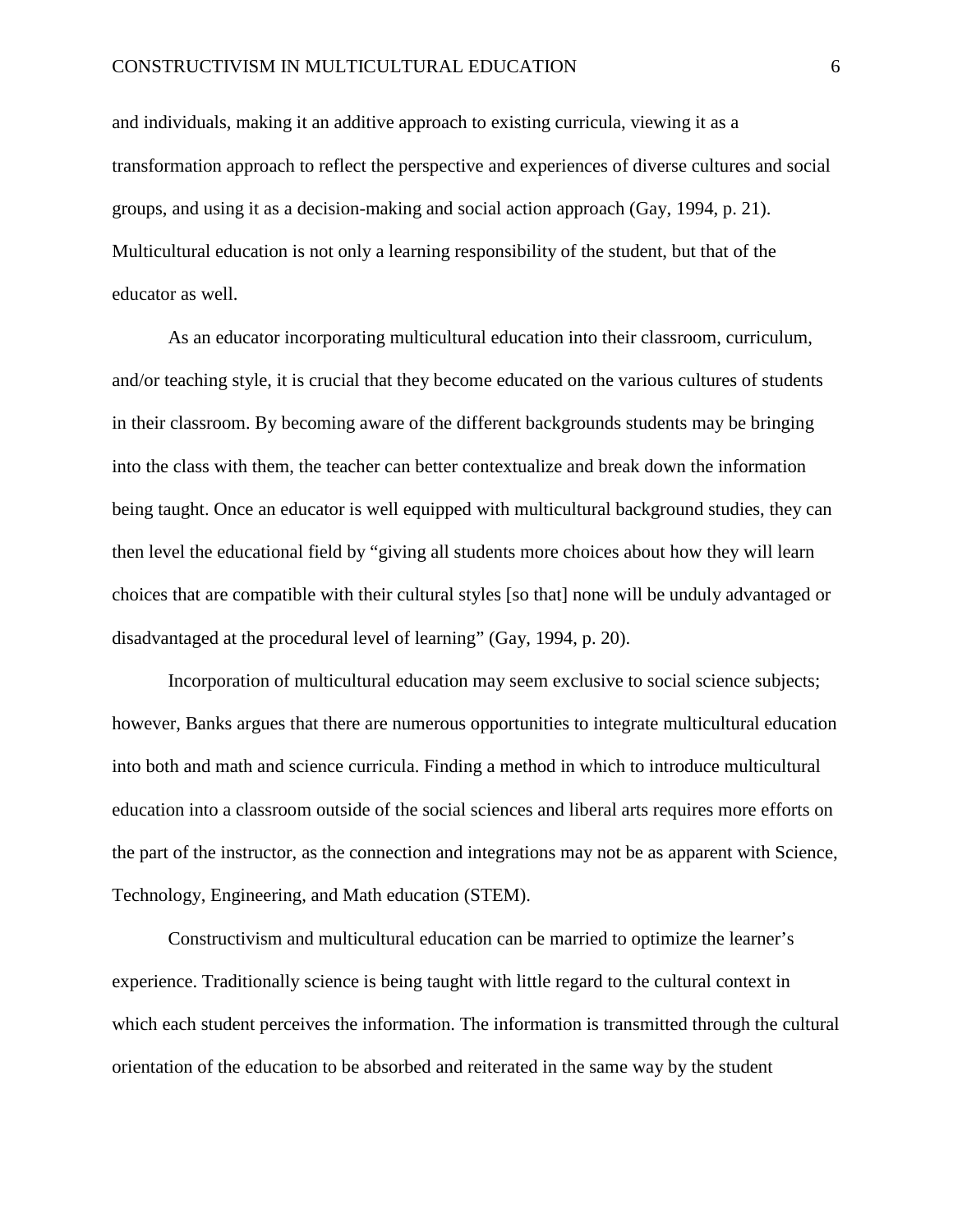(Atwater, 1998). Rodriguez and Berryman (2002) conducted a study that implemented a teaching approach that combines multicultural education with social constructivism to teach a unit on "Water in Your Community" to tenth grade students. They found that this approached increased students' understanding of the content as well as their enthusiasm for their science courses. The National Assessment of Educational Progress found that students from diverse backgrounds had a significant deficit in literacy achievement compared to their mainstream counterparts (Au, 1998). Au (1998) proposed to change this gap by implementing a framework in schools that would incorporate both social constructivism and multicultural education. She suggested that this would bridge the gap created by linguistic and cultural differences, discrimination, inferior education, and structural rationales. Within educational technology, constructivist concepts are being applied in interactive multimedia (IMM) to cater to multiple cultural contexts and create more effective instruction. Use of constructivism with IMM allows learners to engage in multiple realities and be more connected with worldviews (Henderson, 1996). The use of constructivism in multicultural education is a growing concept that is being applied in varied learning settings with success in deepening a learner's' understanding of a subject, developing a learner's' cultural awareness, and empowering minority learners in their education (Atwater, 1998; Au, 1998).

The Agricultural Advisor in Developing Nations at Texas A&M University is a graduatelevel course designed to teach students how to approach, and how to react to critical incidents in an agricultural development setting. The instructor, Dr. Manuel Piña, stresses the importance of certain factors that can affect the success of advisors when working in a cross-cultural setting. Such factors include: trends, techniques, roles, conditions and preparation. There are three learning objectives of this course, and are revisited before and after each educational experience. The objectives are as follows: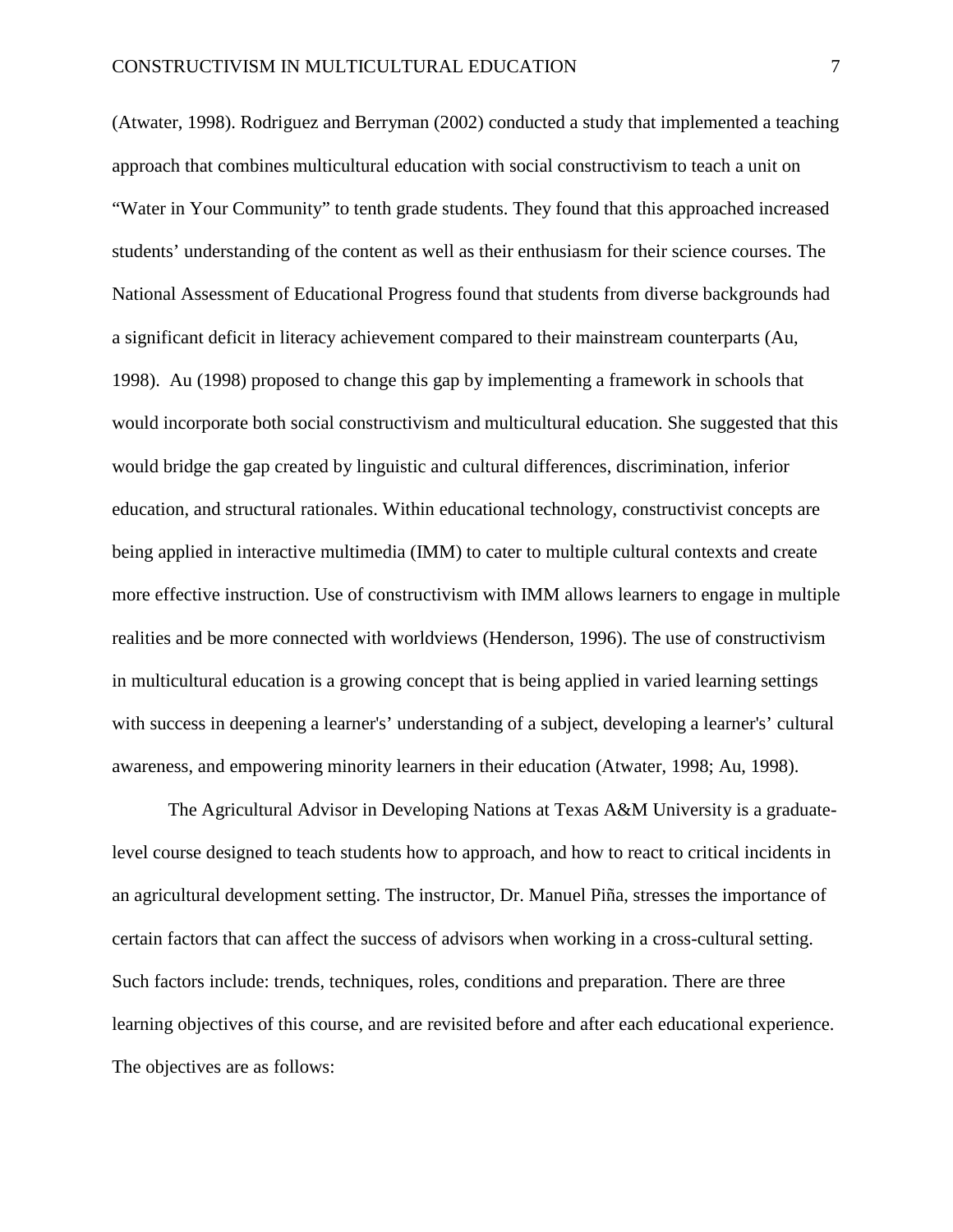1. Know the fundamentals of diffusing innovations in intercultural settings in developing nations.

2. Gain insight and options for responding to critical incidents they may encounter as agricultural advisors in intercultural settings in developed and developing nations.

3. Develop a catalog of critical incidents recently encountered by Returning Peace Corps Volunteers and faculty or others with recent international development experience.

The key to this course's success was the use of constructivism to educate students on the experiences of guest speakers such as faculty with development experience and returned Peace Corps Volunteers. Students listened to the guests talk through their critical incident experience, and were then posed with the same choice the guest faced. Students debated and discussed what they would do in the situation described to them, and ask questions about circumstances and details from the guest's story to help them come to an informed and rational decision. Many times, students were asked to make a hypothetical life or death choice, just as the guest speaker was required to do in their real-world development work. The constructivism structured discussion that followed each critical incident allowed students to take on the role of the agricultural advisor in each situation and rationalize their decision. Meanwhile, pupils were learning about how the aforementioned factors contributed to the incident, and how they influenced their decision. The theoretical framework of this teaching style enabled students to absorb the presented information, but also understand the repercussions of the choices they may have to one day make as international development workers. Through constructivism, students were able to more practically see Rogers' *Diffusion of Innovations* (2003) at work in a real-life situation. They were also able to understand why certain decisions were made by guests and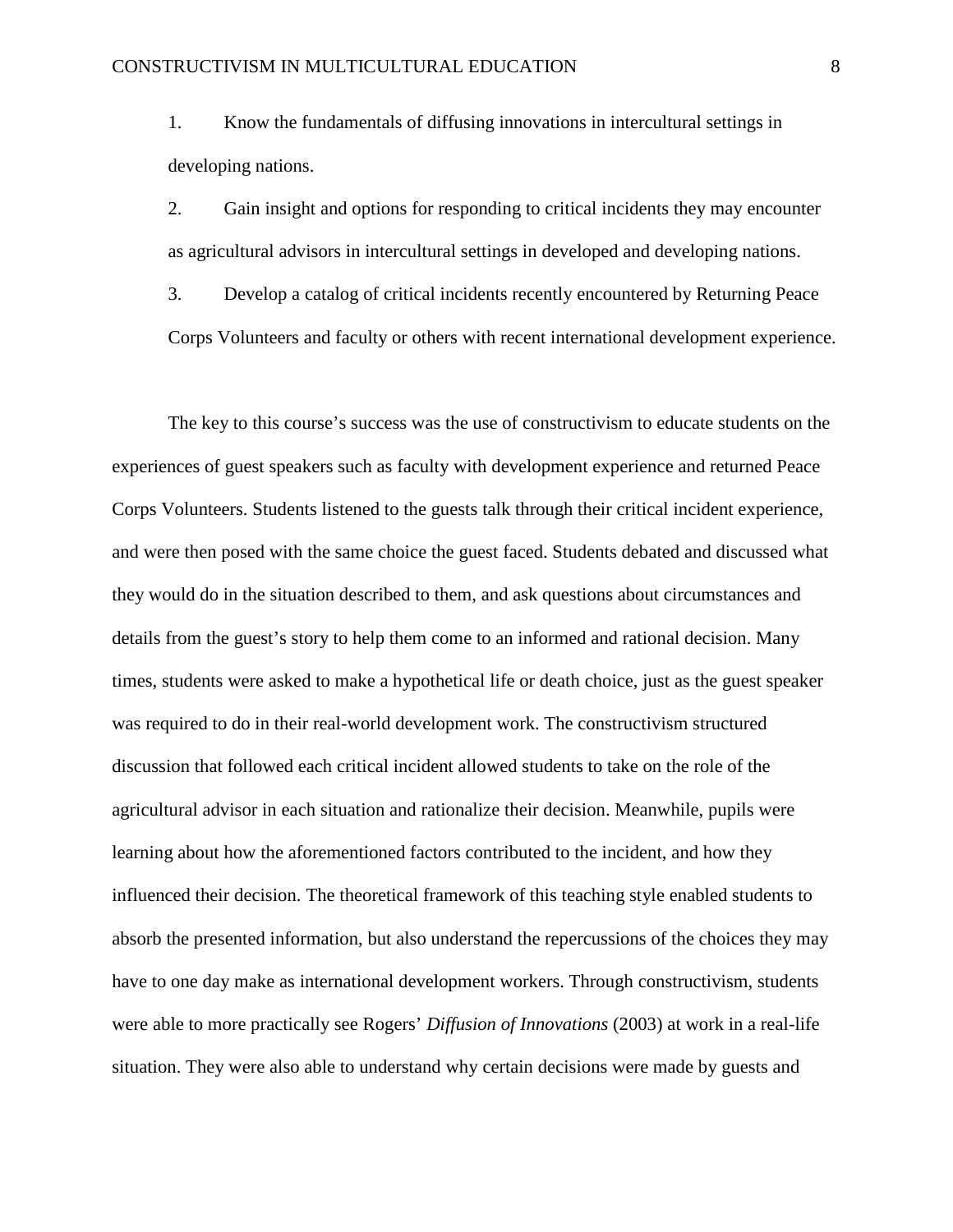what led them to that choice. And finally, constructivism helped each case study feel like a personal experience to the students individually. The construction of the catalog was far from a homework assignment. Students saw the value of such a document for anyone currently working in the development field, or hoping to do so in the future. Having taken on the experiences of each guest's story in the classroom helped the students see the need for such a catalog. The class envisioned it as a guide for others interested in development work, and presented it as such. Each case study is told in detail up to the point where a choice must be made. Options are presented to readers, and the real action taken for each study is listed in a separate section at the end of the catalog. The students who created the guide were intent on providing the information in the same fashion they were in the classroom, and utilized constructivism in their planning. It is their hope that by utilizing the guide in the intended manner, others will benefit from the case studies and the constructivism used to convey them.

Through the constructivist format of the class, students were able to draw on the cultural experiences of their peers, the guest speakers, and faculty. The students were then able to use this constructed knowledge to develop a multicultural capacity to assess sensitive situations and make informed decisions using empathy and foresight. The success of utilizing both the constructivist and multicultural educational approach to teach this course can be observed in the final class product *ALEC 644 Critical Incidents* (Berger, K. S., Keppler, K. D., Richards, M. N., Silva, D. M. Weir, C. E., 2015).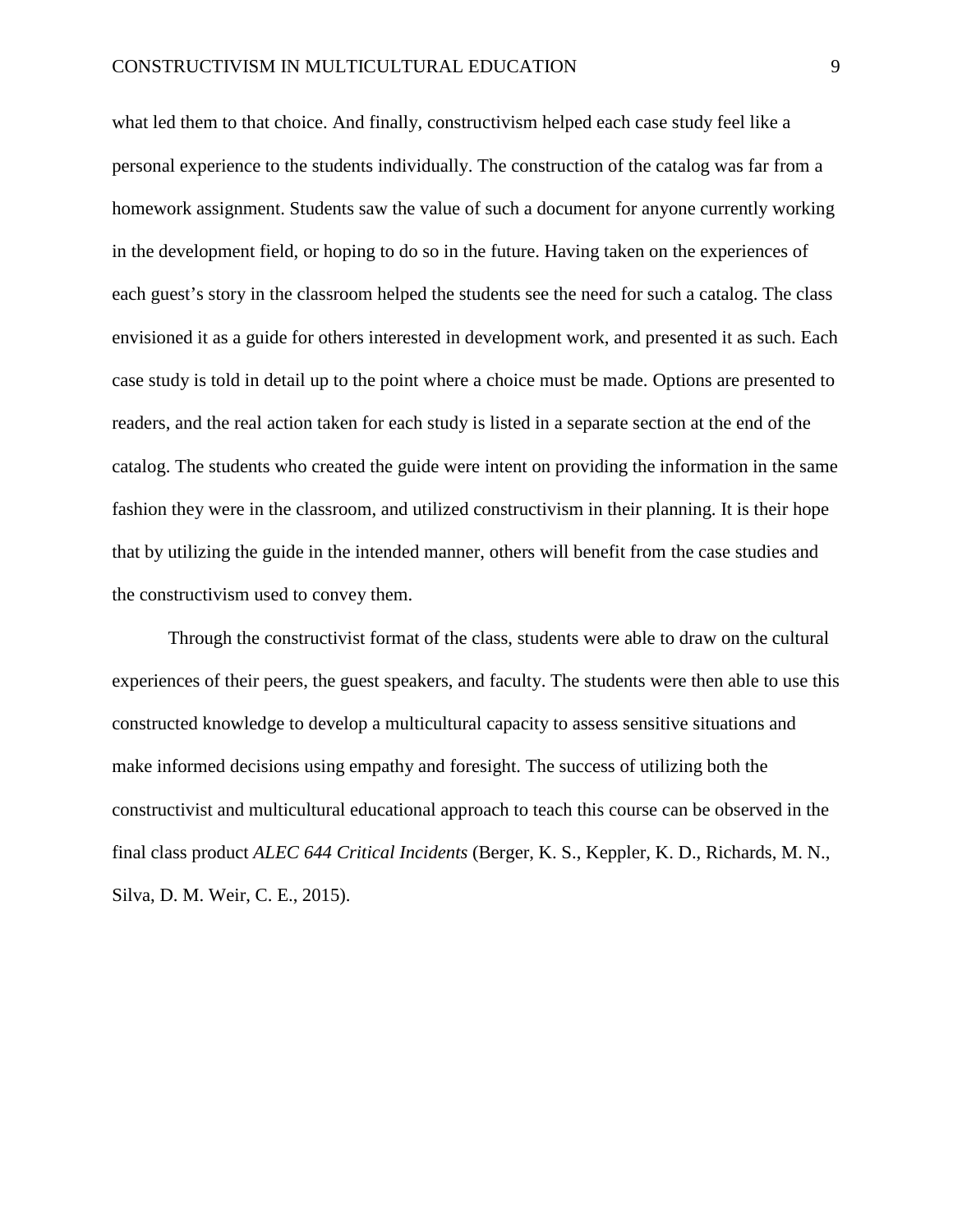## References

- Abdal-Haqq, I. (1998). Constructivism in Teacher Education: Considerations for Those Who Would Link Practice to Theory. ERIC Digest.
- Atwater, M. M. (1996). Social constructivism: Infusion into the multicultural science education research agenda. *Journal of Research in Science Teaching*, *33*(8), 821-837. doi: 10.1002/(SICI)1098-2736(199610)33:8<821::AID-TEA1>3.0.CO;2-Y
- Au, K. H. (1998). Social constructivism and the school literacy learning of students of diverse backgrounds. *Journal of Literacy Research*, *30*(2), 297-319
- Banks, J.A. (2016). *Cultural diversity and education – foundations, curriculum, and teaching* (6th ed.). New York, NY: Routledge.
- Banks, C. A. M. & Banks, J. A. (1995). Equity pedagogy: an essential component of multicultural education. *Theory Into Practice, 34*(3), 152.
- Berger, K. S., Keppler, K. D., Richards, M. N., Silva, D. M. Weir, C. E. (2015). *ALEC 644 Critical Incidents*. Unpublished manuscript, Texas A&M University, College Station, TX.
- Campbell, R. L. (1997, July). Jean Piaget's genetic epistemology: Appreciation and critique. In *Two lectures presented at the Institute of Objectivist Studies Summer Seminar, Charlottesville, VA*.
- De Vita, G. (2001). Learning styles, culture and inclusive instruction in the multicultural classroom: a business and management perspective. *Innovations in Education and Teaching International, 38*(2), 165. DOI: 10.1080/14703290110035437
- Gay, G. (1994). A synthesis of scholarship in multicultural education*. North Central Regional Educational Lab.* ED 378 287.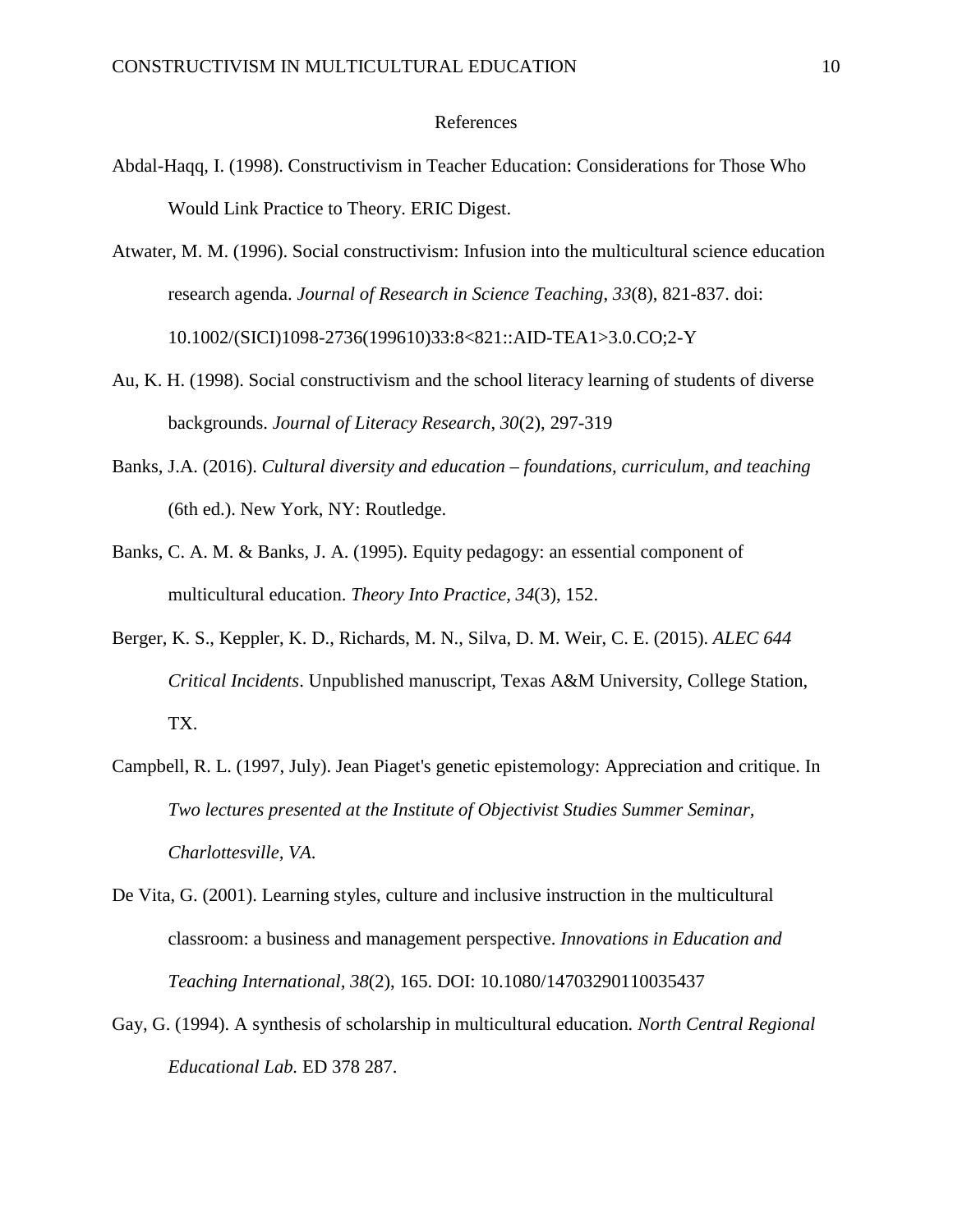Hanley, M. A. (2012). *School of education at John Hopkins University – the scope of multicultural education*. Retrieved from http://education.jhu.edu/PD/newhorizons/strategies/topics/multicultural-education/thescope-of-multicultural-education/

- Henderson, L. (1996). Instructional design of interactive multimedia: A cultural critique. *Educational technology research and development*, *44*(4), 85-104.
- Jones, M. G., & Brader-Araje, L. (2002). The impact of constructivism on education: Language, discourse, and meaning. *American Communication Journal*, *5*(3), 1-10.
- Oldfather, P., Bonds, S., & Bray, T. (1994). Drawing the circle: Collaborative mind mapping as a process for developing a constructivist teacher education program. *Teacher Education Quarterly, 21*(3), 5-13.
- Rodriguez, A. J., & Berryman, C. (2002). Using sociotransformative constructivism to teach for understanding in diverse classrooms: A beginning teacher's journey. *American Educational Research Journal*, *39*(4), 1017-1045.

Rogers, E. M. (2003). *Diffusion of innovations* (5th ed.). New York: Free Press

Vadeboncoeur, J. A. (1997). Child development and the purpose of education: A historical context for constructivism in teacher education. *Constructivist teacher education: Building new understandings*, 15-37.

Vianna, E., & Stetsenko, A. (2006). Embracing History through Transforming It Contrasting Piagetian versus Vygotskian (Activity) Theories of Learning and Development to Expand Constructivism within a Dialectical View of History. *Theory & psychology*, *16*(1), 81- 108. doi: 10.1177/0959354306060108